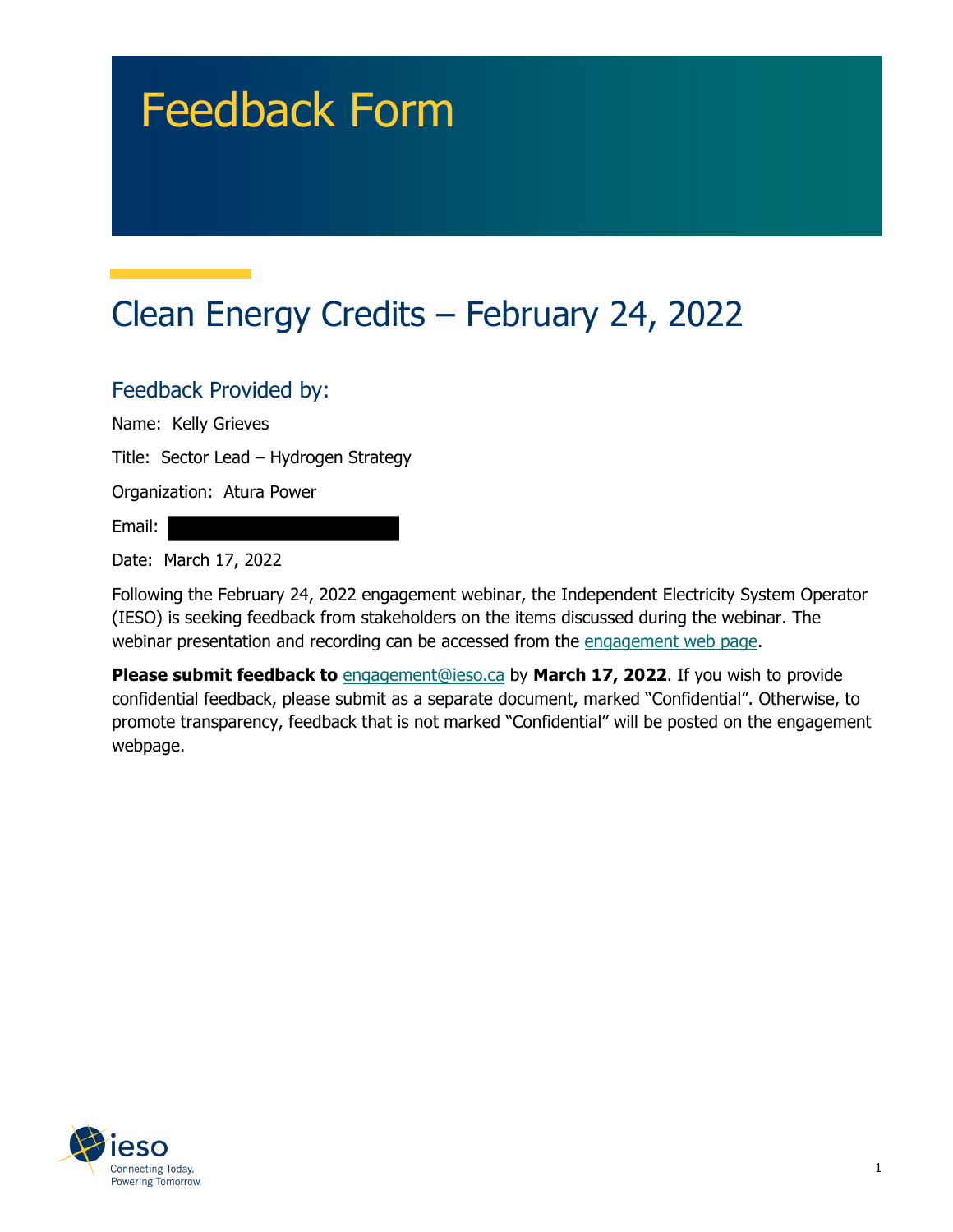### Opportunities & Challenges

| <b>Topic</b>                                                                                                                                      | <b>Feedback</b>                                                                                                                                                                                                                                                                                                                                                                                                                                                                                                                                                                                                                                                                                                                                                                                                                                                                                                                                                                                                                                                |
|---------------------------------------------------------------------------------------------------------------------------------------------------|----------------------------------------------------------------------------------------------------------------------------------------------------------------------------------------------------------------------------------------------------------------------------------------------------------------------------------------------------------------------------------------------------------------------------------------------------------------------------------------------------------------------------------------------------------------------------------------------------------------------------------------------------------------------------------------------------------------------------------------------------------------------------------------------------------------------------------------------------------------------------------------------------------------------------------------------------------------------------------------------------------------------------------------------------------------|
| What are the key<br>$\bullet$<br>opportunities and challenges<br>the IESO should be aware of<br>in developing a voluntary<br>clean energy market? | Key opportunities include:<br>Creating a market for clean energy attributes<br>that will support clean fuels (e.g., electrolysis<br>produced hydrogen) capacity in Ontario<br>Generate value and new revenue stream for<br>electricity ratepayers from clean regulated<br>energy assets<br>Enabling of clean energy and fuel projects and<br>pathways; attracting ESG focused economic<br>development in Ontario<br>Creating a centralized platform for tracking,<br>transparency, and attribute allocation that<br>highlights the clean Ontario electricity<br>generation, provides opportunity for accurate<br>carbon accounting and further, provides clarity<br>regarding the remaining grid mix carbon<br>intensity<br>Key challenges include:<br>Ensuring transparency and education in the<br>form, function, and intent of the voluntary clean<br>energy market<br>Ensuring integration with federal clean energy<br>and fuel initiatives<br>Standardization across all registries for the<br>$\bullet$<br>creation, trading and retirement of credits |

## Design considerations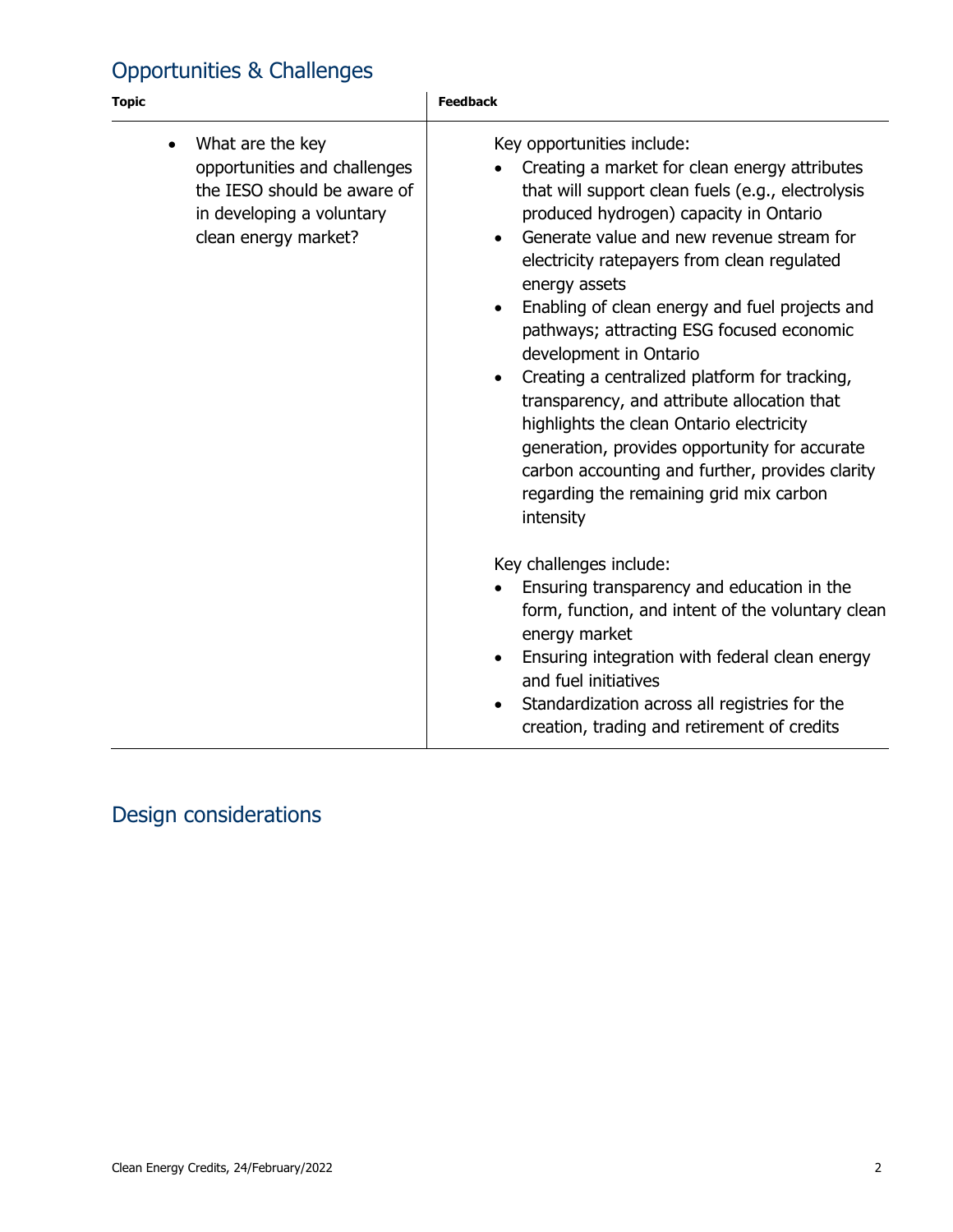| <b>Topic</b> |                                                                                                       | <b>Feedback</b>                                                                                                                                                                                                                                                                                                                                                                                                                                                                                                                                                                                                                                          |
|--------------|-------------------------------------------------------------------------------------------------------|----------------------------------------------------------------------------------------------------------------------------------------------------------------------------------------------------------------------------------------------------------------------------------------------------------------------------------------------------------------------------------------------------------------------------------------------------------------------------------------------------------------------------------------------------------------------------------------------------------------------------------------------------------|
|              | Which design considerations<br>outlined in this presentation<br>are most important to you<br>and why? | Design considerations:<br>Flexibility for the buyer to transact and choose<br>the desired mix of Clean Energy Credits and<br><b>Clean Fuel Credits</b><br>Transparency of credit details, including<br>$\bullet$<br>information on their creation, retirement, and<br>purchaser / seller info<br>Clear differentiation of credit attributes to<br>empower market participants to achieve their<br>desired goals<br>Maintaining the security of financial transactions<br>by keeping details outside of the credit tracking<br>system; the registry should be for the credit<br>tracking only, and keep the financial transaction<br>outside of this tool |

| <b>Topic</b>                                                    | <b>Feedback</b>                                                                                                                                                                                                                                                                                                                                                                                                                                                                                                                                                                                                                                                                                                                                                                                                                                                            |
|-----------------------------------------------------------------|----------------------------------------------------------------------------------------------------------------------------------------------------------------------------------------------------------------------------------------------------------------------------------------------------------------------------------------------------------------------------------------------------------------------------------------------------------------------------------------------------------------------------------------------------------------------------------------------------------------------------------------------------------------------------------------------------------------------------------------------------------------------------------------------------------------------------------------------------------------------------|
| What other design<br>considerations should IESO be<br>aware of? | Ability to grow, adapt to, and be inclusive of<br>new and innovative credits product categories<br>Having functionality to include new products,<br>stimulating innovation in the electricity and<br>clean fuels sectors, and enabling clean<br>technology development<br>Creating a market for clean energy attributes<br>that will support clean fuels (e.g., electrolysis<br>produced hydrogen) capacity in Ontario -<br>ensuring a clear understanding of how this tool<br>can be utilized to produce clean fuels such as<br>electrolysis produced hydrogen<br>Alignment, exchangeability and<br>interchangeability with other registries and<br>tracking platforms<br>Time stamping hourly to ensure credit creation<br>$\bullet$<br>and attributes can align with market participant<br>use case; allowing the customer to choose<br>credits tailored to their needs |

### Engagement Process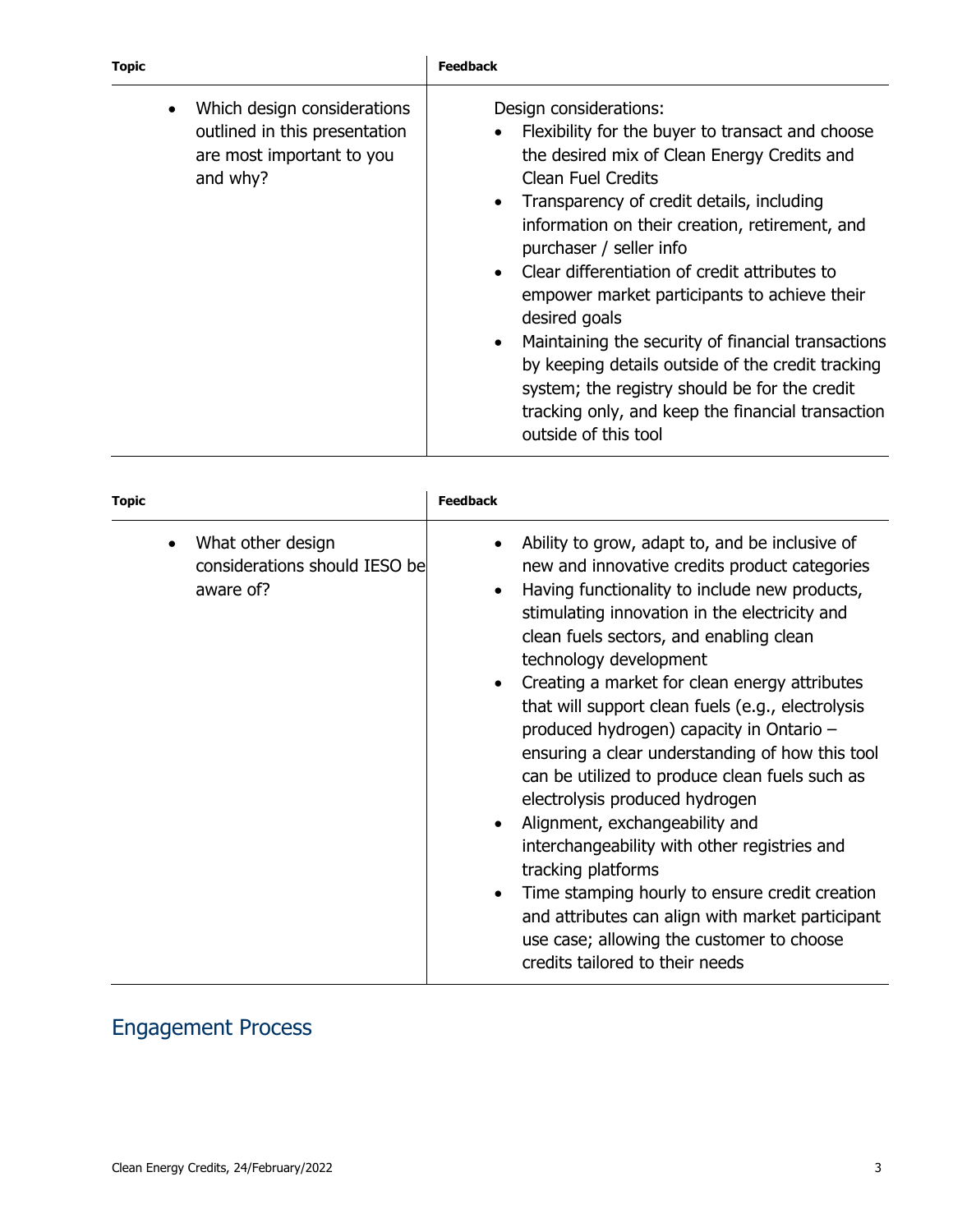| <b>Topic</b> |                                                                                                                                 | <b>Feedback</b>                                                                                                                                                                                                                                                                                                                                                                                                                                        |
|--------------|---------------------------------------------------------------------------------------------------------------------------------|--------------------------------------------------------------------------------------------------------------------------------------------------------------------------------------------------------------------------------------------------------------------------------------------------------------------------------------------------------------------------------------------------------------------------------------------------------|
|              | Which stakeholder groups<br>and/or design topics are most<br>important to include in the<br>planned focus group<br>discussions? | Topics:<br>Creation of a tool that supports a market for<br>clean energy attributes that can support the<br>production of clean fuels production in Ontario<br>Additional products incorporated within the tool<br>to be created, tracked and retired, including all<br>appropriate data of additional products (e.g.<br>Electrolysis produced hydrogen product that is<br>directly related to the clean electricity from<br>Ontario)<br>Stakeholders: |
|              |                                                                                                                                 | Ontario clean fuel producers (including Atura<br>Power)<br>Ontario clean energy generators (including OPG<br>and others)<br>Indigenous communities<br>Other North American and European voluntary<br>registry platform providers                                                                                                                                                                                                                       |

| <b>Topic</b>                                                                      | <b>Feedback</b>                                                                                                                                                                                                                                                                                                                                                                                                                |
|-----------------------------------------------------------------------------------|--------------------------------------------------------------------------------------------------------------------------------------------------------------------------------------------------------------------------------------------------------------------------------------------------------------------------------------------------------------------------------------------------------------------------------|
| Are there any additional<br>engagement opportunities the<br>IESO should consider? | Alignment with other voluntary credit markets in<br>Canadian provinces $-$ aim to align with the<br>creation of registries across Canadian provinces,<br>as well as the greater North America and<br>Europe $-$ would not want this to hold up the<br>progress of this tool, but with intent to share<br>ideas and learnings with other jurisdictions<br>creating a well-informed tool<br>Incorporate a broader view on carbon |
|                                                                                   | accounting, credit creation of all types, and the<br>interaction of clean energy and clean fuels, and<br>other carbon offsetting, credit creating<br>opportunities.                                                                                                                                                                                                                                                            |